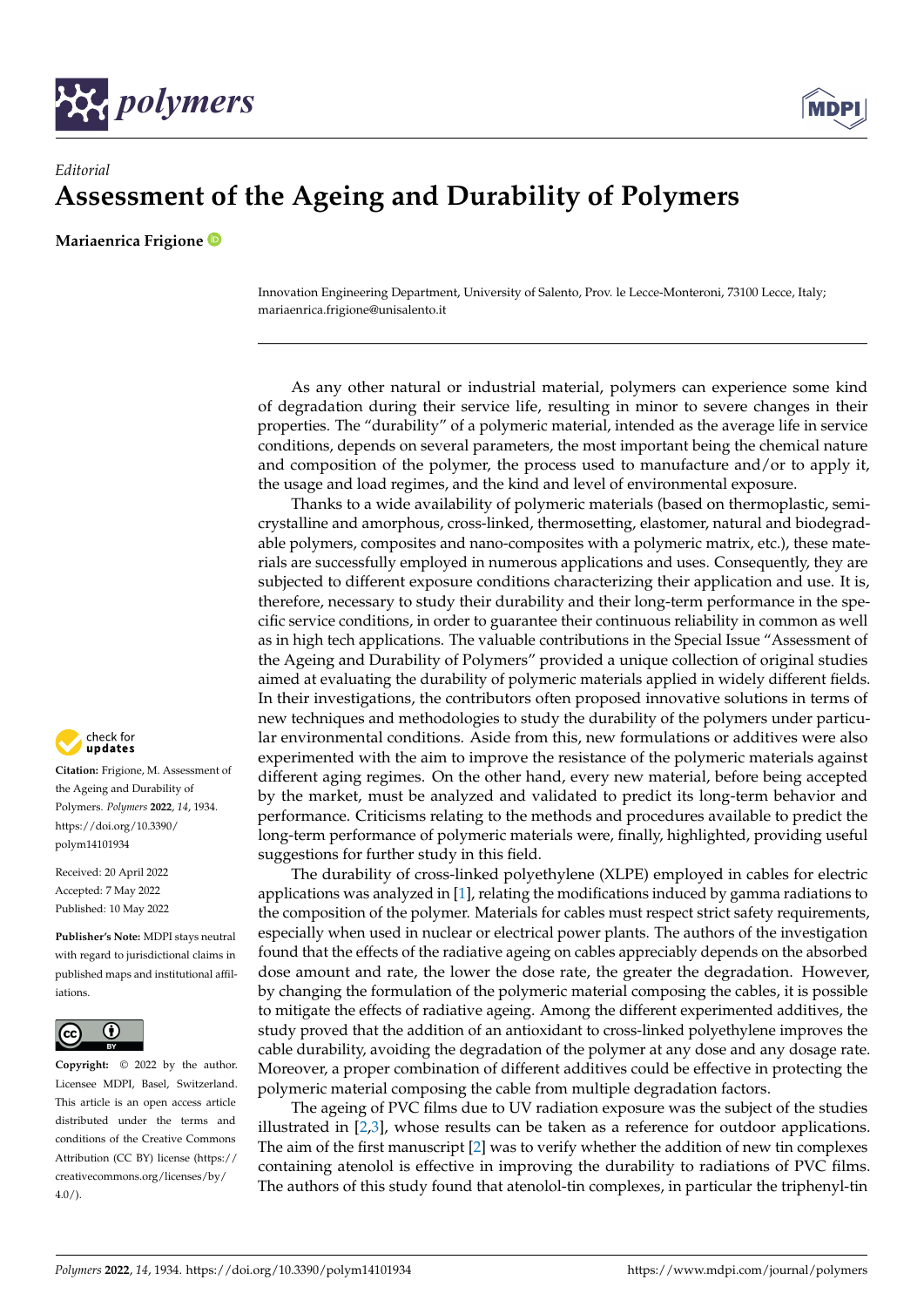complex, due to its high aromaticity, provide significant photo-stabilization to the PVC films, as verified by infrared spectroscopic (FTIR) analysis and weight loss measurements. The tin complex additives were, in fact, able to act as effective light absorbers, hydrogen chloride scavengers and hydroperoxide decomposers. An improved resistance to photodegradation of the PVC films was obtained also with the addition of different organotin complexes, as described in [\[3\]](#page-3-2). It was confirmed that an aromatic nature of organotin complexes offered a greater capacity in inhibiting the photo-degradation of PVC films, absorbing UV light and scavenging radicals, hydrogen chloride and peroxides.

The importance of analyzing the effects of UV radiations on polymers performance is also evidenced by the experimental work described in [\[4\]](#page-3-3). The polymer object of this investigation was a silicone rubber, which was exposed for different times to UVA (at 340 nm) and UVB (at 313 nm) lamps. Low molecular weight siloxanes, extracted by a soxhlet extraction process after the UV ageing procedure, were analyzed by gel chromatography technique, demonstrating that silicone rubber experienced two different processes if irradiated by UVA/UVB radiations: UVB radiation was responsible for the degradation through chain scission in silicone rubber; on the other hand, UVA was likely to cause a post-cure in the rubber structure, completing the cross-linking of the cyclic oligomers. The different effects of the diverse UV radiations were attributed to the higher photon energy of UVB compared to that of UVA.

The effect of the composition of commercial polypropylenes for pipes on the polymers durability was the subject of the paper [\[5\]](#page-3-4). Taking into account the typical conditions experienced by a duct, which must carry hot and cold water in the presence of high pressures, the aging was performed in hot  $(110 \degree C)$  water, subjecting the pipes to hydrostatic pressure. The degradation of the polypropylenes under investigation was manifested in a shift of the melting point of the polymers to higher temperatures, with an increase in the degree of crystallization, both phenomena probably due to a degradation of the amorphous fraction of the polymer. Furthermore, the aging provoked also a complete or substantial loss of additives, mainly antioxidants. However, the presence of a layer of glass fibers allowed the pipe to withstand pressure and high temperature, slowing down the propagation of fractures caused by the degradation. The highest durability was offered by the polypropylene containing the greatest number of antioxidants, with the addition of the additive  $TiO<sub>2</sub>$ . The authors of the study concluded that polypropylene pipes of adequate composition and containing an appropriate mix of antioxidants can well tolerate severe aging caused by the service conditions.

The durability assessment of epoxy adhesives, often used in structural applications, is essential to guaranteeing their reliability, especially in demanding applications. In this regard, the effect of the exposure to acidic environments over different time spans on the mechanical properties of two epoxy resins containing calcium carbonate  $(CaCO<sub>3</sub>)$ micro-particles was analyzed and presented in [\[6\]](#page-3-5). It was found that the exposure to acidic environments negatively influenced the compressive characteristics of the epoxy compounds, the higher the pH of the solution and the longer the immersion time, the greater the reduction in mechanical properties. The addition of the calcium carbonate filler showed no particular advantages in terms of improvements in the durability to this aging factor of epoxy resins.

A wide literature survey on the durability and long-term performance of fiber-reinforced polymer (FRP) composites, based on epoxy resins and employed for the reinforcement or rehabilitation of concrete structures, is presented in [\[7\]](#page-4-0). External bonded FRPs represent, in fact, an advantageous and effective solution to strengthen and extend the service life of aged concrete constructions. The success of this technique, on the other hand, is limited by a poor knowledge of the durability of FRPs, especially when exposed to harsh environmental conditions. The paper illustrated the factors affecting the durability of FRPs, from the selection of the materials to the intervention design, from the application techniques to the type of exposure. It also described how the different factors can interact, giving rise to degradation mechanisms involving the epoxy matrix, the fibers and the interfaces among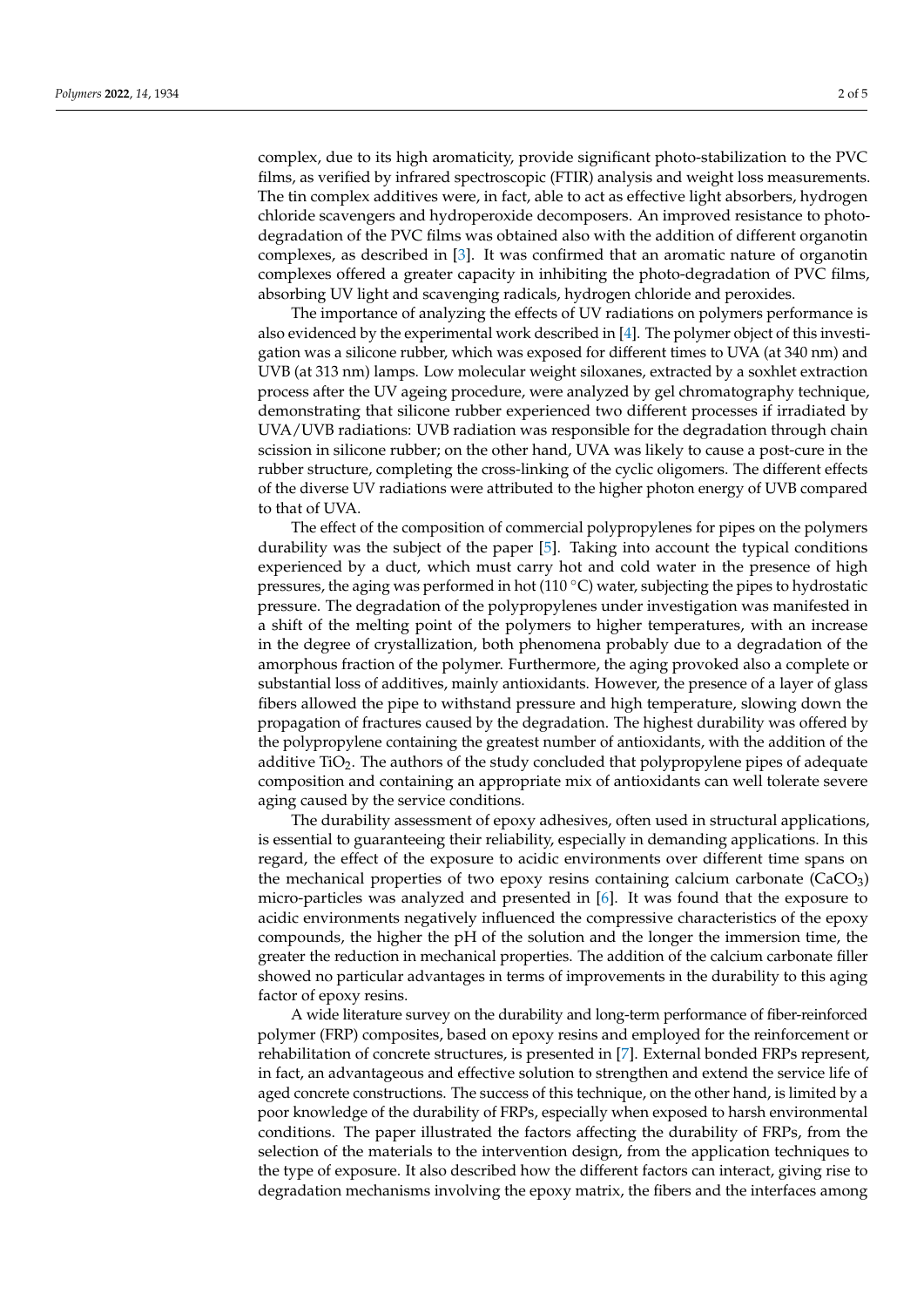epoxy and fibers and among epoxy and concrete. A section of the paper was devoted to the available international guidelines for designing with FRPs, highlighting how they could be improved to more realistically take into account the durability of such materials. Finally, new nano-modified epoxy formulations were reviewed as materials potentially capable of developing FRPs with improved durability, even in harsh environments.

Equally current and important is the study of the durability of new materials and technologies used for the protection and conservation of ancient constructions and cultural heritage sites, which deserve to be preserved as they represent precious treasures of the culture and traditions of the past. In this context, the improvements in the self-cleaning ability and durability of Si-based consolidants for granite slabs, due to the addition of different amounts of nanocrystalline TiO2, activated by UVA or UVB radiations, was analyzed in [\[8\]](#page-4-1). The authors of this study demonstrated that the self-cleaning efficacy is a function of the composition of the consolidant: the self- efficacy was, in fact, improved at greater TiO<sup>2</sup> contents in the silica-based consolidants. It was affected also by UV radiations, greater pollutant degradation rates were, indeed, achieved upon exposure to UVB radiations. It was found, finally, that the natural color of the stone was almost completely restored as a consequence of the degradation of the pollutants on its surface.

In the field of polymeric materials for cultural and architectural heritage conservation, fluoropolymers are widely used as protective coatings due to a favorable combination of mechanical characteristics, chemical resistance and high transparency. Once these products are applied on outdoor exposed surfaces, to improve their resistance to weathering, the coatings themselves can be degraded by external agents. Therefore, it is necessary to study their durability in different environments to be sure that their protective action will be not negatively affected. The experimental work described in [\[9\]](#page-4-2) tried to address this issue, analyzing two commercial fluropolymers, namely perfluoro alkoxy (PFA) and ethylene tetrafluoroethylene copolymer (ETFE), subjected to an accelerating aging procedure. This latter consisted in repeated cycles composed by a 6 h exposure to UVA radiations, followed by 3 h of water condensation, with the aim of reproducing the environmental conditions occurring in the city of Rome. The mechanical characteristics and chemical– physical properties of the fluorinated polymer films were evaluated before and after the exposure to the accelerating aging, in order to assess the environmental resistance of both fluropolymers. The results of the performed tests allowed to conclude that ETFE copolymer offers the best performance, both before and after the accelerated aging.

The reliability of accelerated aging procedures, proposed to predict in short times the durability of a polymer long exposed to different external agents, is a highly debated topic, as extensively illustrated in [\[10\]](#page-4-3). In such procedures, the polymers are exposed to aging regimes much more severe than those that they would experience in true outdoor conditions (high temperatures and hot water, massive levels of radiations), with the aim of accelerating the degradation kinetics of polymers reducing the times for analysis. The paper underlined that the extreme aging conditions employed in these tests can trigger in polymers reactions and degradation processes that would not take place in real conditions, collecting unrealistic results. Furthermore, to supply representative data, the acceleration factors should take into account the different environmental conditions characteristic of the geographical areas of exposure they want to reproduce; this would imply the identification of different standards for each climatic zone. A review of the available standard codes to perform accelerated aging tests on polymers was presented by the authors, evidencing a general lack of indications on how to correlate the results of the accelerated aging tests for each different class of polymers with those obtained on naturally exposed materials. The paper, finally, illustrates some issues on which research should be primarily focused in order to make these methodologies more functional.

The theme of the different effects caused on polymeric materials by natural aging, relating to different geographical areas, is also the topic addressed in the experimental work presented in [\[11\]](#page-4-4). The degradation of pristine and stabilized polycarbonate specimens exposed during two years in five different locations, in Japan and the US, was monitored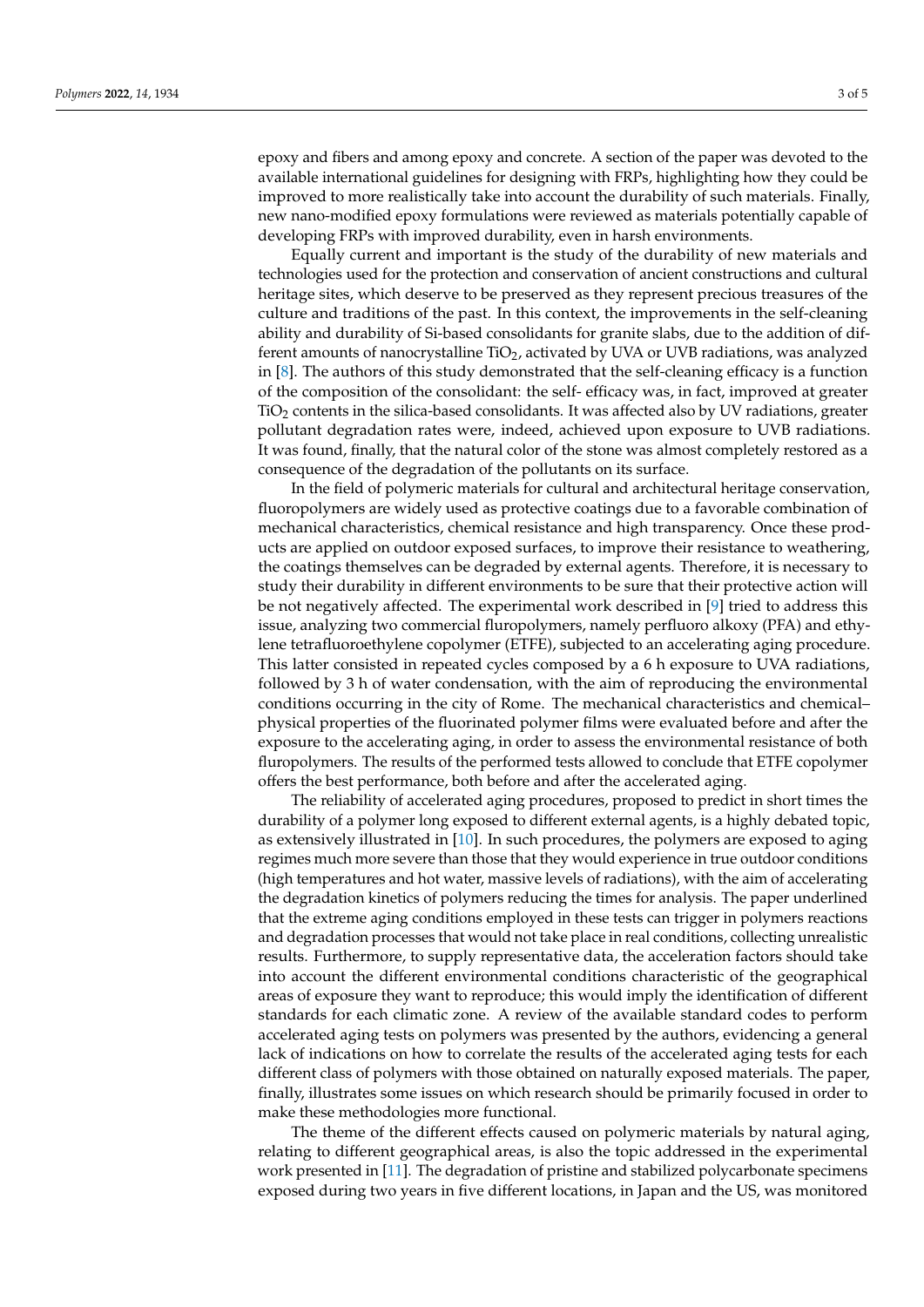with the assessment of changes in color and gloss, recording at the same time the climate variations. The contribution of each single aging factor (temperature, moisture, UV radiations) on the property modifications measured on polymers was evaluated, correlating this information with the natural climatic conditions observed in the different regions. On the basis of their results, the authors proposed a model to predict the degradation rate of the polymers as a function of the environmental parameters characteristic of each climatic area.

The prevision of the long-term performance of acrylonitrile sealing elements employed in nuclear plants is the subject of the research presented in [\[12\]](#page-4-5). The suggested approach implied the measurement of Shore A hardness on the acrylonitrile components after their exposure to different temperatures for diverse ranges of time, correlating the exposure conditions to the hardening observed in the polymer, the latter having a direct correlation with the durability in service. From these evaluations, the authors were able to estimate the time after which the acrylonitrile sealing elements lose reliability and must be replaced. The advantage of the proposed method highlighted in the article laid in the use of a nondestructive and easily performed test as an effective tool for the safe maintenance and management of safety devices.

The analysis of the effect of the application conditions on the performance of an adhesive was the subject of the study reported in [\[13\]](#page-4-6). The quality of the bond developed by a divinylsiloxane-bis-benzocyclobutene (DVS-BCB) adhesive was, in fact, related to the presence of voids, caused by an inadequate compression pressure and to an unsatisfactory cross-linking density depending on the processing temperature. The studies, performed with the aid of spectroscopic techniques for the measurement of the cross-linking density and mechanical tests, to evaluate the adhesion strength, allowed the identification of the best conditions in terms of processing temperature and applied pressure, which guarantee a good void-free bonding. The optimization of the process conditions illustrated in the paper could find immediate application in optical and electronic devices.

**Funding:** This research received no external funding.

**Institutional Review Board Statement:** Not applicable.

**Informed Consent Statement:** Not applicable.

**Data Availability Statement:** Not applicable.

**Acknowledgments:** The Guest Editor of this Special Issue would like to thank all the authors from all over the world (China, France, Iraq, Italy, Japan, Poland, Republic of Korea, Saudi Arabia, Spain, UAE, USA) who contributed their valuable work to the completion of the Special Issue. Special thanks are due to the reviewers for their constructive comments and thoughtful suggestions. Finally, the authors are grateful to the *Polymers* Editorial Office for their kind and helpful assistance.

**Conflicts of Interest:** The author declares no conflict of interest.

## **References**

- <span id="page-3-0"></span>1. Maléchaux, A.; Colombani, J.; Amat, S.; Marque, S.R.A.; Dupuy, N. Influence of Gamma Irradiation on Electric Cables Models: Study of Additive Effects by Mid-Infrared Spectroscopy. *Polymers* **2021**, *13*, 1451. [\[CrossRef\]](http://doi.org/10.3390/polym13091451) [\[PubMed\]](http://www.ncbi.nlm.nih.gov/pubmed/33946155)
- <span id="page-3-1"></span>2. Salam, B.; El-Hiti, G.A.; Bufaroosha, M.; Ahmed, D.S.; Ahmed, A.; Alotaibi, M.H.; Yousif, E. Tin Complexes Containing an Atenolol Moiety as Photostabilizers for Poly(Vinyl Chloride). *Polymers* **2020**, *12*, 2923. [\[CrossRef\]](http://doi.org/10.3390/polym12122923) [\[PubMed\]](http://www.ncbi.nlm.nih.gov/pubmed/33291282)
- <span id="page-3-2"></span>3. Mousa, O.G.; El-Hiti, G.A.; Baashen, M.A.; Bufaroosha, M.; Ahmed, A.; Ahmed, A.A.; Ahmed, D.S.; Yousif, E. Synthesis of Carvedilol–Organotin Complexes and Their Effects on Reducing Photodegradation of Poly(Vinyl Chloride). *Polymers* **2021**, *13*, 500. [\[CrossRef\]](http://doi.org/10.3390/polym13040500) [\[PubMed\]](http://www.ncbi.nlm.nih.gov/pubmed/33561971)
- <span id="page-3-3"></span>4. Wang, Z.; Qian, L.; Peng, X.; Huang, Z.; Yang, Y.; He, C.; Fang, P. New Aspects of Degradation in Silicone Rubber under UVA and UVB Irradiation: A Gas Chromatography–Mass Spectrometry Study. *Polymers* **2021**, *13*, 2215. [\[CrossRef\]](http://doi.org/10.3390/polym13132215) [\[PubMed\]](http://www.ncbi.nlm.nih.gov/pubmed/34279359)
- <span id="page-3-4"></span>5. Blázquez-Blázquez, E.; Lahoz, J.; Pérez, E.; Cerrada, M.L. An Effective Package of Antioxidants for Avoiding Premature Failure in Polypropylene Random Copolymer Plastic Pipes under Hydrostatic Pressure and High Temperature. *Polymers* **2021**, *13*, 2825. [\[CrossRef\]](http://doi.org/10.3390/polym13162825) [\[PubMed\]](http://www.ncbi.nlm.nih.gov/pubmed/34451363)
- <span id="page-3-5"></span>6. Rudawska, A. The Impact of the Acidic Environment on the Mechanical Properties of Epoxy Compounds in Different Conditions. *Polymers* **2020**, *12*, 2957. [\[CrossRef\]](http://doi.org/10.3390/polym12122957) [\[PubMed\]](http://www.ncbi.nlm.nih.gov/pubmed/33322071)